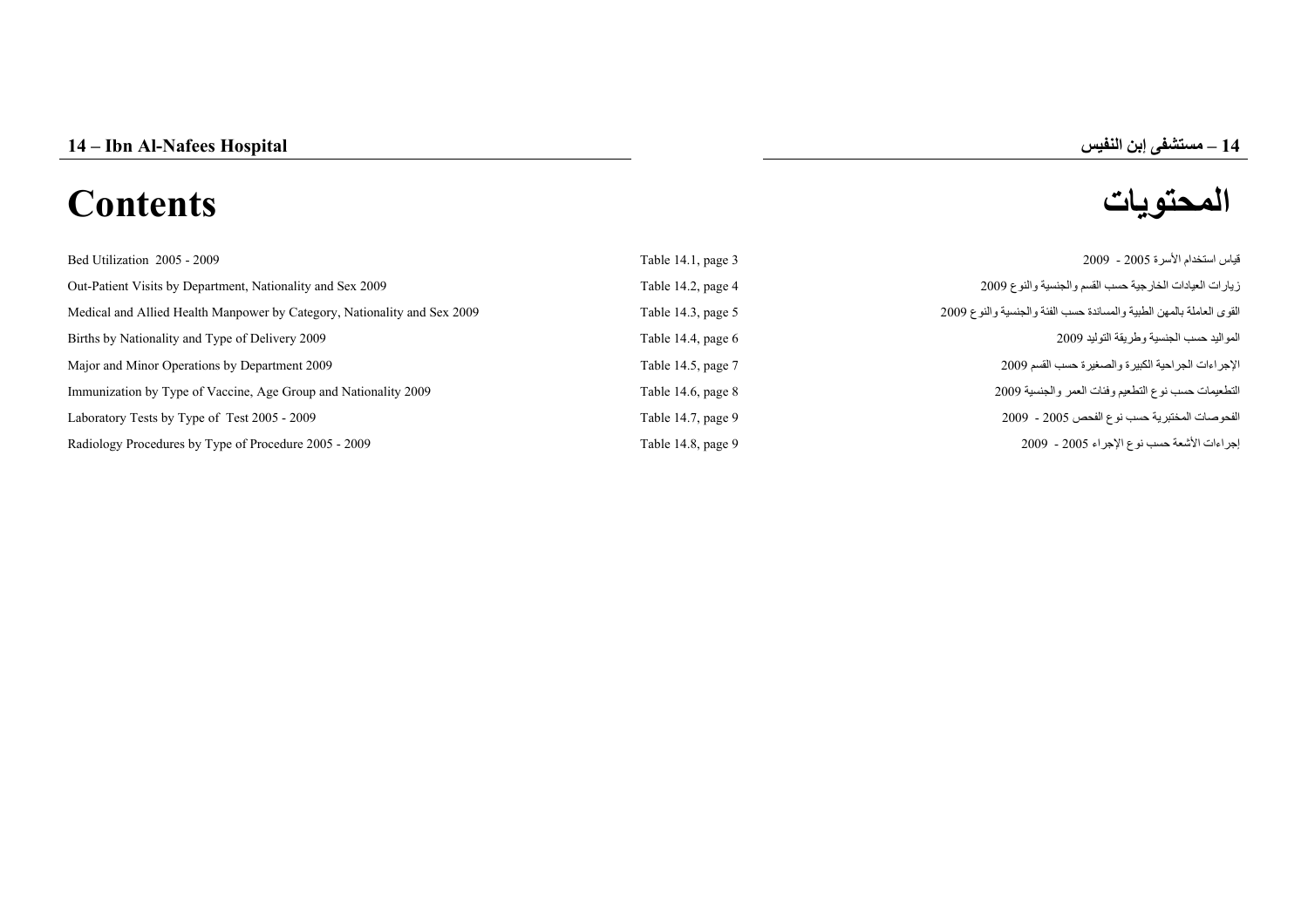#### **جدول 14.1 Table قياس استخدام الأسرة 2005 - 2009 Bed Utilization 2005 - 2009**

<span id="page-1-0"></span>

| <b>Description</b>      | 2009  | 2008  | 2007  | 2006  | 2005  | البيان                  |
|-------------------------|-------|-------|-------|-------|-------|-------------------------|
| Total admissions        | 5,064 | 4,813 | 3,483 | 2,878 | 2,500 | إجمالي الدخول           |
| Total discharges        | 5,064 | 4,813 | 3,483 | 2,878 | 2,500 | إجمالي الخروج           |
| Number of beds          | 24    | 26    | 18    | 18    | 14    | عدد الأسرة              |
| Bed days available      | 8,760 | 9,516 | 6,570 | 6,570 | 5,110 | أيام الأسرة             |
| Patient days-overnight  | 1,944 | 3,043 | 2,499 | 1,907 | 574   | أيام المرضىي            |
| Patients days $<$ 1 day | 3,120 | 1,770 | 984   | 971   | 1,926 | أيام المرضىي أقل من يوم |
| Total patients days     | 5,064 | 4,813 | 3,483 | 2,878 | 2,500 | جملة أيام المرضى        |
| Bed occupancy rate      | 57.8  | 50.6  | 53.0  | 43.8  | 48.9  | معدل أشغال السرير       |
| Turnover rate           | 211.0 | 185.1 | 193.5 | 159.9 | 178.6 | معدل دوران السرير       |
| Turnover interval       | 0.7   | 1.0   | 0.9   | 1.3   | 1.0   | فترة فراغ السرير        |
| Average daily admission | 13.9  | 13.2  | 9.5   | 7.9   | 6.8   | متوسط الدخول البومي     |
| Average daily discharge | 13.9  | 13.2  | 9.5   | 7.9   | 6.8   | متوسط الخروج اليومي     |
| Average length of stay  | 1.0   | 1.0   | 1.0   | 1.0   | 1.0   | متوسط مدة الأقامة       |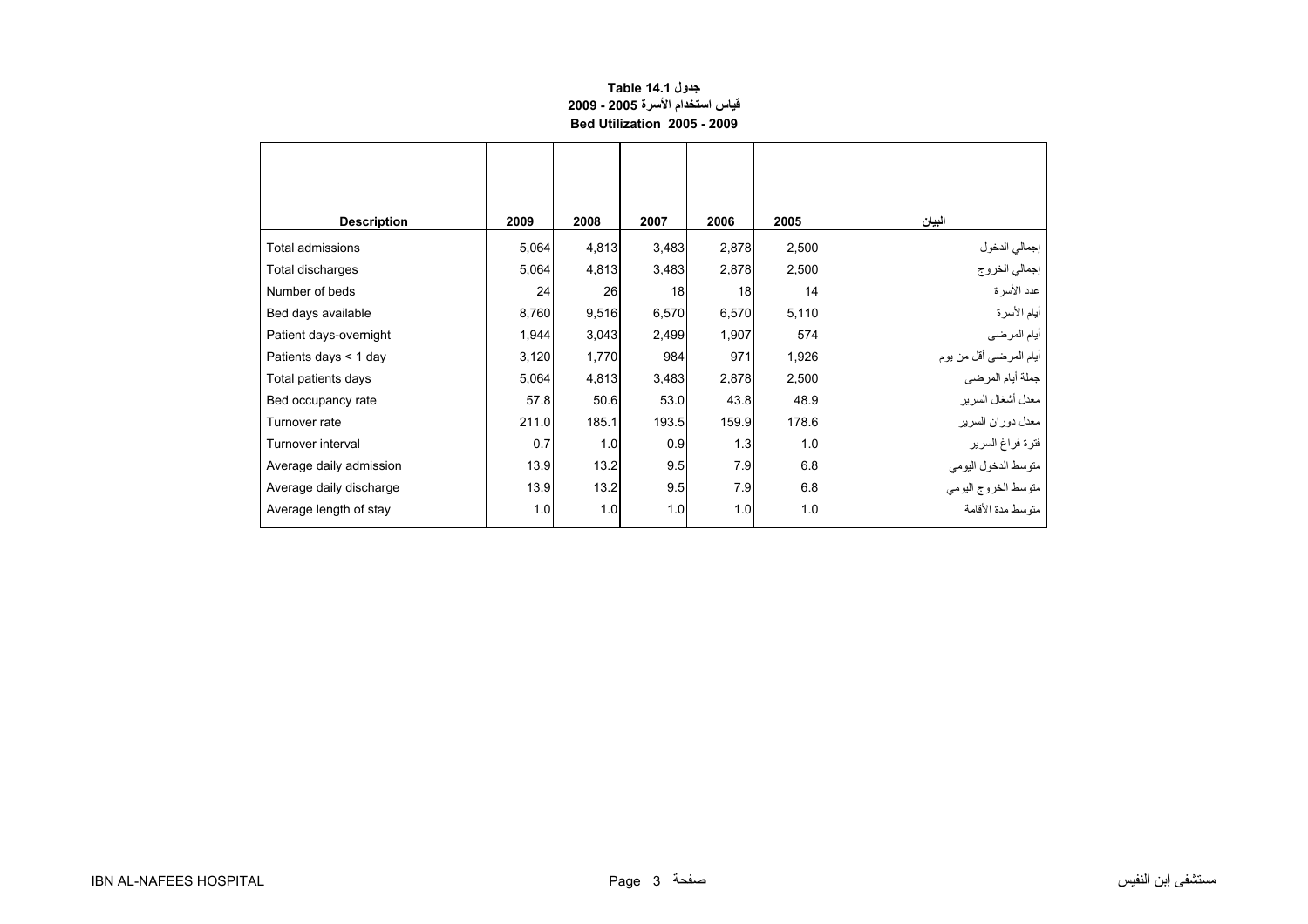<span id="page-2-0"></span>

|                                   | <b>Total</b> |        | الجملة      | Non-Bahraini |        | غیر بحرینی  | <b>Bahraini</b><br>بحريني |        |           |                                   |
|-----------------------------------|--------------|--------|-------------|--------------|--------|-------------|---------------------------|--------|-----------|-----------------------------------|
|                                   | الحملة       | أنشى   | ذكر         | الجملة       | أنشى   | نكر         | الجملة                    | أنشى   | نكر       |                                   |
| <b>Department</b>                 | <b>Total</b> | Female | <b>Male</b> | <b>Total</b> | Female | <b>Male</b> | <b>Total</b>              | Female | Male      | القسم                             |
| <b>Hospital Clinics</b>           |              |        |             |              |        |             |                           |        |           | عيادات المستشفى                   |
| <b>General Practice</b>           | 23,845       | 12,876 | 10,969      | 5,589        | 3,236  | 2,353       | 18,256                    | 9,640  | 8,616     | الطب العام                        |
| Obstetrics & Gynecology           | 13,367       | 13,367 | <b>NA</b>   | 3,876        | 3,876  | <b>NA</b>   | 9,491                     | 9,491  | <b>NA</b> | أمراض النساء والولادة             |
| Paediatrics                       | 929          | 437    | 492         | 374          | 167    | 207         | 555                       | 270    | 285       | أمراض الأطفال                     |
| Surgical                          | 3,534        | 1.453  | 2.081       | 1,088        | 431    | 657         | 2,446                     | 1,022  | 1,424     | الجر احة                          |
| <b>Psychological Services</b>     | 152          | 69     | 83          | 20           | 5      | 15          | 132                       | 64     | 68        | خدمات الطب النفسي الإستشارية      |
| Dermatology                       | 4,891        | 3,348  | 1,543       | 1,212        | 828    | 384         | 3,679                     | 2,520  | 1,159     | الأمراض الجلدية                   |
| Urology                           | 2,470        | 542    | 1,928       | 688          | 143    | 545         | 1,782                     | 399    | 1,383     | أمراض المسالك البولية             |
| Ear. Nose & Throat                | 2,024        | 988    | 1.036       | 498          | 261    | 237         | 1,526                     | 727    | 799       | أنف وأذن وحنجرة                   |
| Cardiology                        | 3,030        | 1.155  | 1.875       | 795          | 228    | 567         | 2,235                     | 927    | 1,308     | أمراض القلب                       |
| <b>Neurosurgery Clinic</b>        | 77           | 48     | 29          | 25           | 18     | 7           | 52                        | 30     | 22        | جراحة الأمراض العصبية             |
| Physical Medicine (Physiotherapy) | 5,076        | 2,092  | 2,984       | 2,049        | 877    | 1,172       | 3,027                     | 1,215  | 1,812     | الطب الرياضي (العلاج الطبيعي)     |
| Sub-Total                         | 59,395       | 36,375 | 23,020      | 16,214       | 10,070 | 6,144       | 43,181                    | 26,305 | 16,876    | الجملة                            |
| Other Clinics *                   |              |        |             |              |        |             |                           |        |           | عيادات أخرى *                     |
| Dental                            | 2,895        | 1,604  | 1,291       | 770          | 397    | 373         | 2,125                     | 1,207  | 918       | الأسنان                           |
| Ear, Nose & Throat                | 3,479        | 1,684  | 1,795       | 324          | 176    | 148         | 3,155                     | 1,508  | 1,647     | أنف وأذن وحنجرة                   |
| Ophthalmology                     | 14,353       | 7.146  | 7,207       | 3,770        | 1,680  | 2,090       | 10,583                    | 5,466  | 5,117     | أمراض العيون                      |
| Orthopedics                       | 7,647        | 4.078  | 3,569       | 1,408        | 692    | 716         | 6,239                     | 3,386  | 2,853     | العظام                            |
| Paediatrics                       | 7,213        | 3,304  | 3,909       | 1,082        | 465    | 617         | 6,131                     | 2,839  | 3,292     | أمراض الأطفال                     |
| Surgical                          | 2,559        | 1,267  | 1,292       | 223          | 144    | 79          | 2,336                     | 1,123  | 1,213     | الجر احة                          |
| Urology                           | 3,876        | 1,042  | 2,834       | 704          | 193    | 511         | 3,172                     | 849    | 2,323     | أمراض المسالك البولية             |
| Neurology                         | 1,734        | 922    | 812         | 297          | 165    | 132         | 1,437                     | 757    | 680       | أمراض الجهاز العصبي               |
| Gastro & Nephrology               | 4,066        | 2,090  | 1,976       | 338          | 140    | 198         | 3,728                     | 1,950  | 1,778     | أمر اض الكلى                      |
| Plastic / Cosmetic Surgery        | 661          | 505    | 156         | 107          | 85     | 22          | 554                       | 420    | 134       | جراحة التجميل                     |
| Cardiology                        | 1,269        | 662    | 607         | 161          | 61     | <b>100</b>  | 1,108                     | 601    | 507       | أمراض القلب                       |
| Invitro Fertilization (I.V.F.)    | 3,531        | 3,488  | 43          | 1,119        | 1,102  | 17          | 2,412                     | 2,386  | 26        | مركز علاج العقم                   |
| Chest                             | 4,611        | 2,550  | 2.061       | 776          | 408    | 368         | 3,835                     | 2.142  | 1,693     | الصدر                             |
| Endocrinology                     | 6,233        | 4,310  | 1,923       | 710          | 383    | 327         | 5,523                     | 3,927  | 1,596     | الغدد الصم                        |
| Psychiatric                       | 1,603        | 668    | 935         | 283          | 116    | 167         | 1,320                     | 552    | 768       | الطب النفسي                       |
| General Surgery and Procto        | 237          | 84     | 153         | 26           | 13     | 13          | 211                       | 71     | 140       | الجراحة العامة والبواسير (بروكتو) |
| Colon                             | 2,026        | 917    | 1,109       | 231          | 92     | 139         | 1.795                     | 825    | 970       | القولون                           |
| <b>Sub Total</b>                  | 67,993       | 36,321 | 31,672      | 12,329       | 6,312  | 6,017       | 55,664                    | 30,009 | 25,655    | لجملة                             |
| <b>Grand Total</b>                | 127,388      | 72.696 | 54,692      | 28,543       | 16.382 | 12.161      | 98.845                    | 56,314 | 42,531    | الجملة الكلية                     |

# **جدول 14.2 Table زيارات العيادات الخارجية حسب القسم والجنسية والنوع <sup>2009</sup> Out-Patient Visits by Department, Nationality and Sex 2009**

\* Other Clinics: these clinics are operating under the hospital administration and their service details are included in private clinics. ^ `` مجالت الخاصمة مست العيادات الخاصة مست العيادات الخاصمة مست العيادات المستشفى و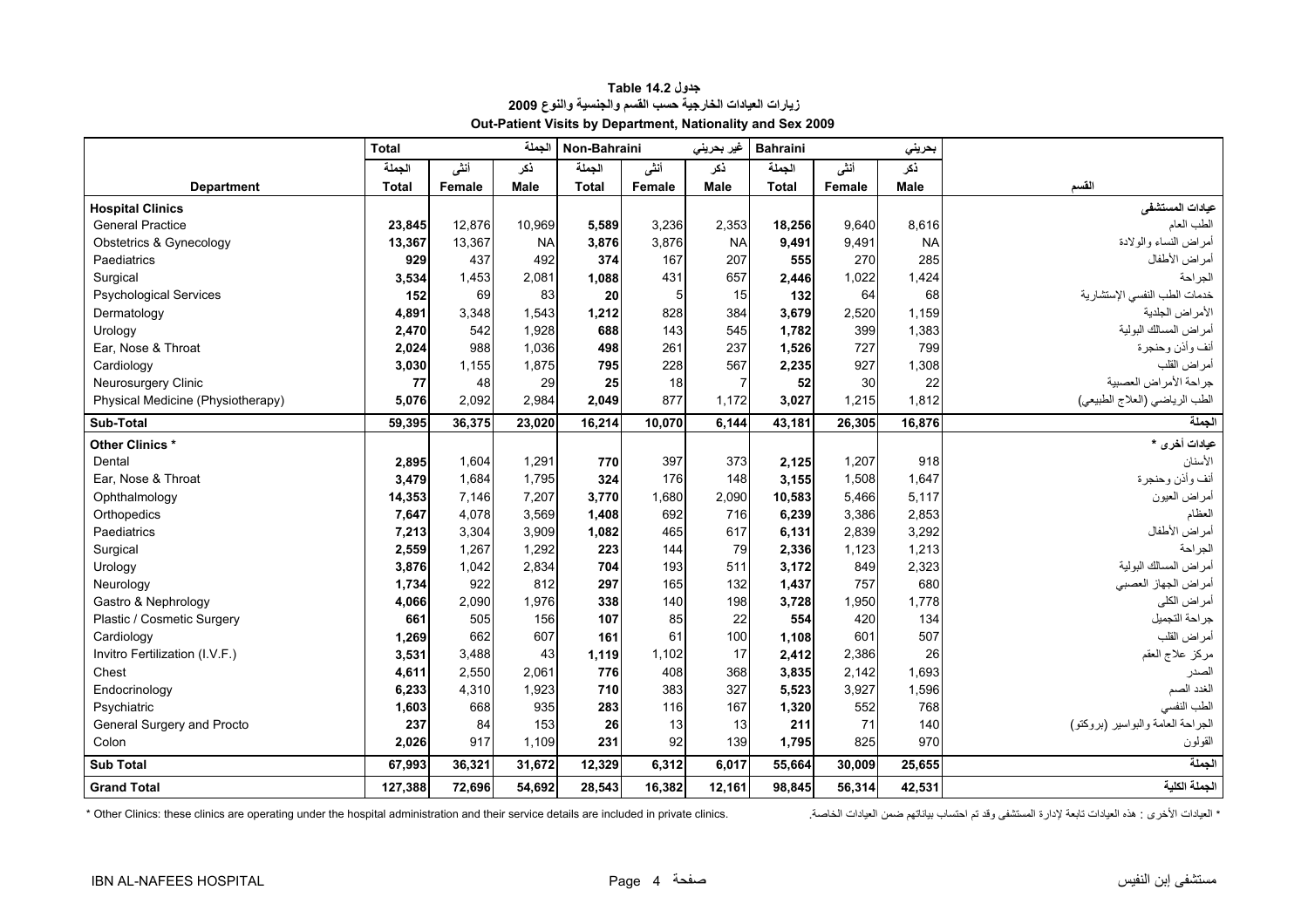#### **جدول 14.3 Table القوى العاملة بالمهن الطبية والمساندة حسب الفئة والجنسية والنوع <sup>2009</sup> Medical and Allied Health Manpower by Category, Nationality and Sex 2009**

<span id="page-3-0"></span>

|                                                         | <b>Total</b>    |        | الجملة          | Non-Bahraini |        | Bahraini  غیر بحرینی |              |        | بحريني |                             |
|---------------------------------------------------------|-----------------|--------|-----------------|--------------|--------|----------------------|--------------|--------|--------|-----------------------------|
|                                                         |                 |        |                 |              |        |                      |              |        |        |                             |
|                                                         | الجملة          | أنشى   | ڏکر             | نحملة        | أننى   | نکر                  | الجملة       | أننسى  | ذكر    |                             |
| Category                                                | <b>Total</b>    | Female | Male            | Total        | Female | <b>Male</b>          | <b>Total</b> | Female | Male   | الفئة                       |
| Physicians                                              | 26              | 11     | 15 <sup>1</sup> | 20           | 11     | 9                    |              |        |        | الأطباء                     |
| Nurses <sup>*</sup>                                     | 82              | 81     |                 | 78           | 77     |                      |              |        |        | الممر ضات *                 |
| <b>Practical Nurses</b>                                 |                 |        |                 |              |        |                      |              |        |        | الممرضين العمليين           |
| Laboratory Technologists & Technicians                  | 10 <sup>1</sup> |        |                 | 10           |        |                      |              |        |        | محللو وفنيو مختبر           |
| Radiographers & Technicians                             |                 |        |                 |              |        |                      |              |        |        | مصىورو وفنيو أشعة           |
| Physiotherapists, Occupational Therapists & Technicians |                 |        |                 |              |        |                      |              |        |        | فنيو علاج طبيعي ونأهيل مهني |
| Electro Cardiogram technician                           |                 |        |                 |              |        |                      |              |        |        | فنيو تخطيط القلب            |

\* الممرضات : العدد لا يشمل المعرضين العمليين والفئات الأقل . . . " Nurses excluding practical nurses and other grades below staff nurse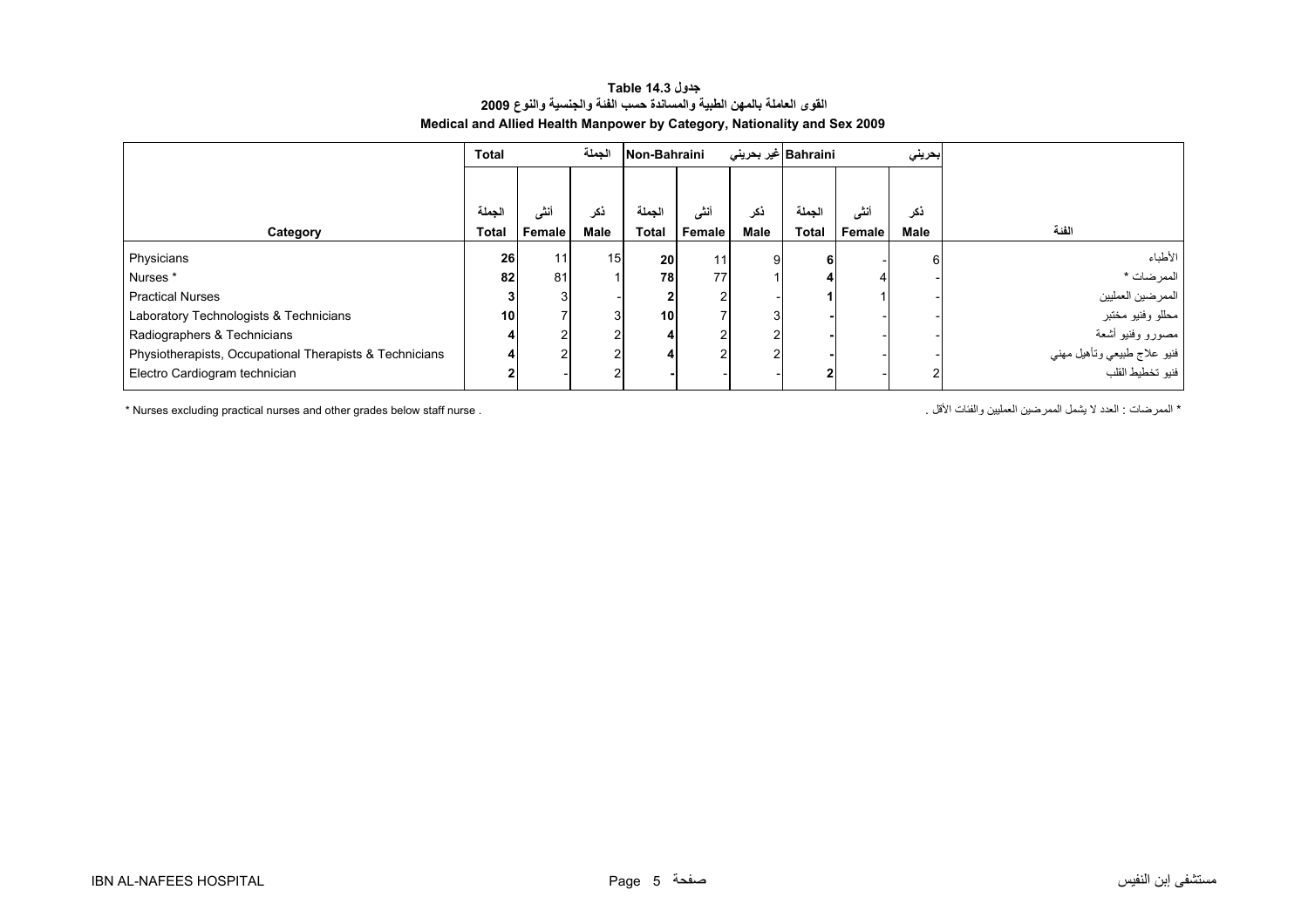# **جدول 14.4 Table المواليد حسب الجنسية وطريقة التوليد<sup>2009</sup> Births by Nationality and Type of Delivery 2009**

<span id="page-4-0"></span>

|                           |               |               |                   | <b>Live Births</b>   |        |                      |               |                                             |
|---------------------------|---------------|---------------|-------------------|----------------------|--------|----------------------|---------------|---------------------------------------------|
| <b>Births</b>             | جملة          | المواليد      | جملة المواليد     | Premature<br>الخدج   |        | <b>Full Term</b>     | مكتمل         | المواليد                                    |
|                           | المواليد      | الموتى        | الأحياء           | مشوه                 | سليم   | مشوه                 | سليم          |                                             |
| Nationality / type        | <b>Total</b>  | <b>Still</b>  | <b>Total Live</b> | Congenital           | Normal | Congenital           | <b>Normal</b> | الجنسية / طريقة التوليد                     |
| of delivery               | <b>Births</b> | <b>Births</b> | <b>Births</b>     | <b>Abnormalities</b> |        | <b>Abnormalities</b> |               |                                             |
| <b>Bahraini</b>           |               |               |                   |                      |        |                      |               | بحريني                                      |
| Normal Delivery           |               |               |                   |                      |        |                      |               | ولادة طبيعية                                |
| Vertex                    | 180           | 1             | 179               |                      |        |                      |               | رأسي 179                                    |
| <b>Breech</b>             | 4             |               | 4                 |                      |        |                      |               | مقعدة 4                                     |
|                           |               |               |                   |                      |        |                      |               |                                             |
| <b>Assisted Delivery</b>  |               |               |                   |                      |        |                      |               | ولادة بالمساعدة                             |
| Vacuum                    | 18            |               | 18                |                      |        |                      |               | شفط 18                                      |
| Forceps                   |               |               |                   |                      |        |                      |               | جفت                                         |
| Caesarian section         | 61            |               | 61                |                      |        |                      |               | قيصرية 61                                   |
| <b>Total Bahraini</b>     | 263           | 1             | 262               |                      |        |                      | 262           |                                             |
|                           |               |               |                   |                      |        |                      |               | الجملة بحرين <i>ي</i><br>غير بحرين <i>ي</i> |
| Non-Bahraini              |               |               |                   |                      |        |                      |               |                                             |
| Normal Delivery           |               |               |                   |                      |        |                      |               | ولادة طبيعية                                |
| Vertex                    | 42            |               | 42                |                      |        |                      |               | ر أسي 42                                    |
| <b>Breech</b>             |               |               |                   |                      |        |                      |               | مقعدة -                                     |
|                           |               |               |                   |                      |        |                      |               |                                             |
| <b>Assisted Delivery</b>  |               |               |                   |                      |        |                      |               | ولادة بالمساعدة                             |
| Vacuum                    | 10            |               | 9                 |                      |        |                      |               | شفط 9                                       |
| Forceps                   |               |               |                   |                      |        |                      |               | جفت                                         |
| Caesarian section         | 34            |               | 34                |                      |        |                      |               | قيصرية 34                                   |
| <b>Total Non-Bahraini</b> | 86            | 1             | 85                |                      |        |                      | 85            | الجملة غير بحريني                           |
| <b>Grand Total</b>        | 349           | $\mathbf 2$   | 347               |                      |        |                      | 347           | الجملة الكلية                               |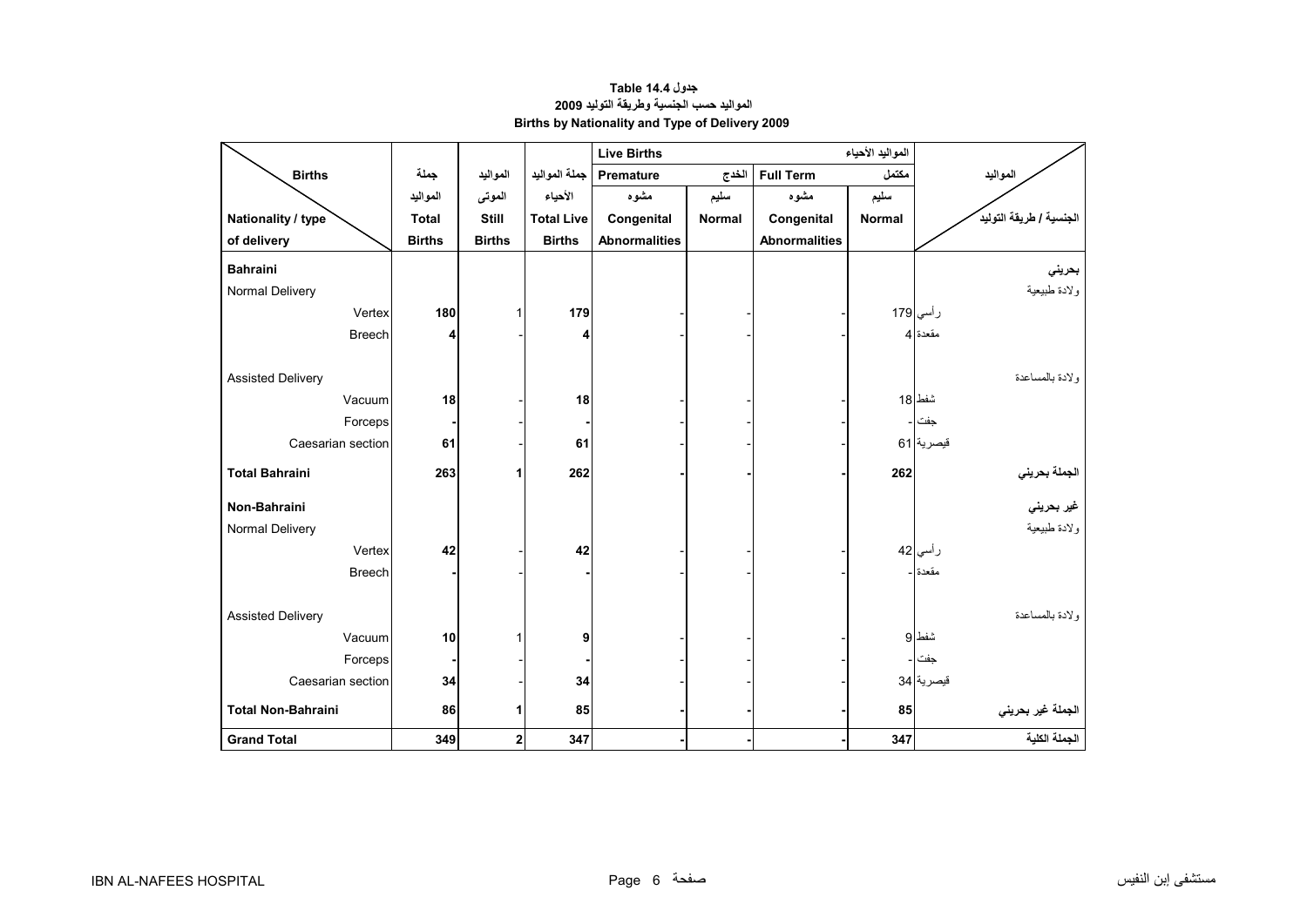<span id="page-5-0"></span>

|                        | <b>Procedure Type</b>  |                       | نوع الإجراء    |                       |
|------------------------|------------------------|-----------------------|----------------|-----------------------|
| <b>Department</b>      | الجملة<br><b>Total</b> | صغيرة<br><b>Minor</b> | كبيرة<br>Major | القسم                 |
| <b>General Surgery</b> | 950                    | 723                   | 227            | الجراحة العامة        |
| Orthopedics & Fracture | 518                    | 194                   | 324            | العظام                |
| Urology                | 808                    | 553                   | 255            | أمراض المسالك البولية |
| <b>Plastic Surgery</b> | 161                    | 71                    | 90             | جراحة التجميل         |
| Ear, Nose & Throat     | 426                    | 129                   | 297            | أنف وأذن وحنجرة       |
| Opthalmology           | 353                    | 51                    | 302            | أمراض العيون          |
| Gynecology             | 256                    | 170                   | 86             | أمراض النساء          |
| Obstetrics             | 187                    | 91                    | 96             | الولادة               |
| Dental                 | 9                      | 8                     | 1              | الأسنان               |
| Endoscopies            | 680                    | 680                   |                | المناظير              |
| <b>Total</b>           | 4,348                  | 2,670                 | 1,678          | الجملة                |

#### **جدول 14.5 Table الإجراءات الجراحية الكبيرة <sup>و</sup> الصغيرة حسب القسم <sup>2009</sup> Major and Minor Operations by Department 2009**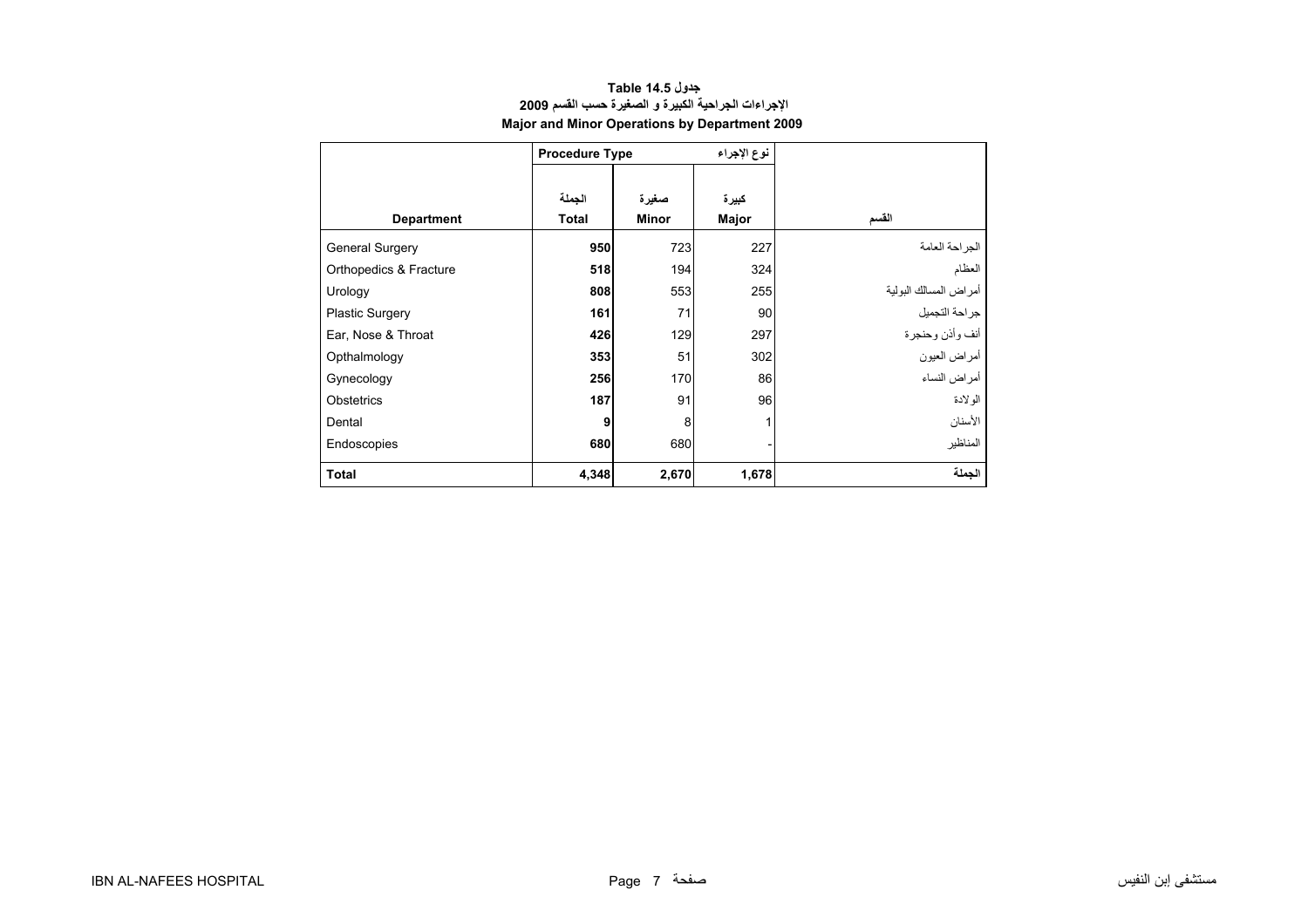<span id="page-6-0"></span>

|        | الجملة          |                 |              | من سنتين الى خمس سنوات |                   |                | من سنة الى سنتين |                   | أقل من سنة   |                 |                        |                            |                                      |
|--------|-----------------|-----------------|--------------|------------------------|-------------------|----------------|------------------|-------------------|--------------|-----------------|------------------------|----------------------------|--------------------------------------|
|        | <b>Total</b>    |                 |              | $2 - 5$ years          |                   |                | $1 - 2$ years    |                   |              | Below 1 year    |                        |                            |                                      |
|        |                 |                 |              |                        |                   |                |                  |                   |              |                 |                        |                            |                                      |
| الجملة | غير بحريني      | بحريني          | الجملة       | غير بحريني             | بحريني            | الجملة         | غير بحريني       | بحريني            | الجملة       | غير بحريني      | بحريني                 |                            | نوع التطعيم                          |
|        | Non-            |                 |              | Non-                   |                   |                | Non-             |                   |              | Non-            |                        |                            | Type of vaccine                      |
| Total  | <b>Bahraini</b> | <b>Bahraini</b> | <b>Total</b> |                        | Bahraini Bahraini | <b>Total</b>   |                  | Bahraini Bahraini | <b>Total</b> | <b>Bahraini</b> | <b>Bahraini</b>        |                            |                                      |
|        |                 |                 |              |                        |                   |                |                  |                   |              |                 |                        | <b>Hepatitis B/DPT/HIB</b> | التهاب الكبد الوبائي (ب) /           |
|        |                 |                 |              |                        |                   |                |                  |                   |              |                 |                        |                            | التطعيم الثلاثي/هيموفلز انفلونزا (ب) |
| 39     | 22              | 17              | 11           | 5                      | 6                 |                |                  |                   | 28           | 17              | 11                     | Dose 1                     | جرعة أولىي                           |
| 20     | 17              | 3               | 3            |                        |                   |                |                  |                   | 17           | 14              | $\mathbf{3}$           | Dose 2                     | جرعة ثانية                           |
| 27     | 15              | 12              | $\mathbf 2$  |                        |                   |                |                  |                   | 25           | 13              | 12                     | Dose 3                     | جرعة ثالثة                           |
| 17     | 8 <sup>1</sup>  | 9               | 6            |                        | 4                 | $\overline{2}$ |                  |                   |              | 5 <sub>5</sub>  | $\boldsymbol{\Lambda}$ | Booster 1 dose             | جرعة منشطة أوليي                     |
| 25     | 11              | 14              | 18           |                        | 11                |                |                  | $\overline{2}$    |              |                 |                        | Booster 2 dose             | جرعة منشطة ثانية                     |
|        |                 |                 |              |                        |                   |                |                  |                   |              |                 |                        | <b>Poliomyelitis</b>       | شلل الأطفال                          |
| 8      | $\overline{7}$  |                 |              |                        |                   |                |                  |                   | 8            | $\overline{7}$  |                        | Dose 1                     | جرعة أولىي                           |
| 16     | 11              | 5               |              |                        |                   |                |                  |                   | 16           | 11              | 5                      | Dose 2                     | جرعة ثانية                           |
| 32     | 20              | 12              |              |                        |                   |                | 3                |                   | 28           | 17              | 11                     | Dose 3                     | جرعة ثالثة                           |
| 29     | 18              | 11              | 9            |                        | 3                 |                |                  |                   | 16           | 9               |                        | Booster 1 dose             | جرعة منشطة أوليي                     |
|        |                 |                 |              |                        |                   |                |                  |                   |              |                 |                        | Booster 2 dose             | جرعة منشطة ثانية                     |
|        |                 |                 |              |                        |                   |                |                  |                   |              |                 |                        | Mumps, Measles, Rubella    | الحصبة والحصبة الألمانية وأبو كعب    |
| 5      | 3 <sup>1</sup>  | 2               |              |                        |                   |                |                  |                   |              | $\mathbf{2}$    | $\overline{2}$         | Dose 1                     | جرعة أولىي                           |
| 68     | 43              | 25              | 45           | 29                     | 16                | 15             |                  | 8                 |              | 7               |                        | Dose 2                     | جرعة ثانية                           |

# **جدول 14.6 Table التطعيمات حسب نوع التطعيم وفئات العمر والجنسية <sup>2009</sup> Immunization by Type of Vaccine, Age Groups and Nationality 2009**